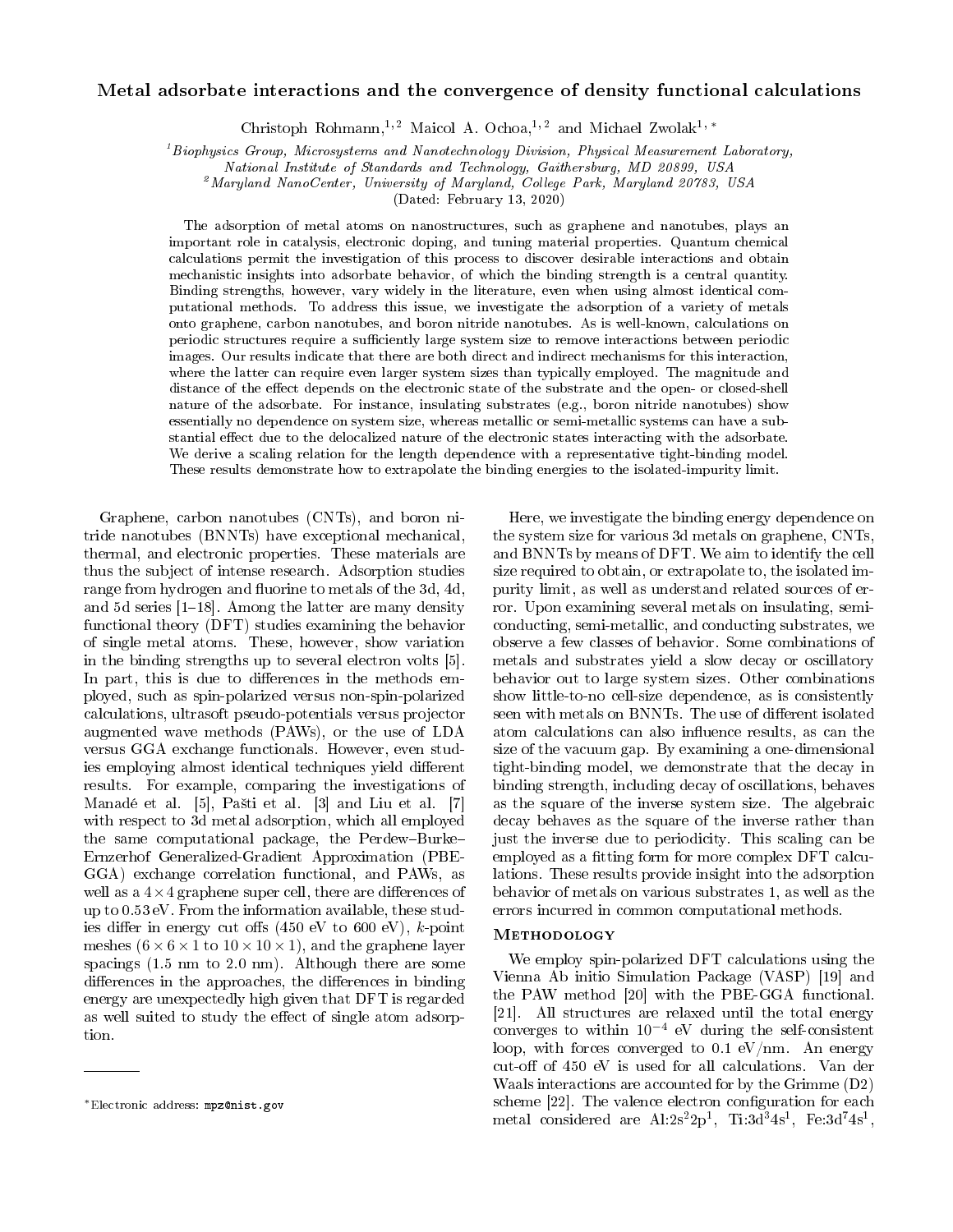

Figure 1: Metal adsorption on a CNT. Within DFT calculations, adsorbates "feel" their periodic images through both direct (via free space) and indirect (via the substrate) interactions. The latter can be substantial and have a long range.

 $V:3p^63d^44s^1$ , Ni: $3d^94s^1$ , and Cu: $3d^{10}4s$ . The Methfessel-Paxton method with a smearing of 0.2 eV is taken for metal adsorption to metallic CNTs and graphene, whereas a Gaussian smearing of 0.02 eV is taken for semiconducting CNTs and insulating BNNTs.

Prior to creating the supercells for the adsorption studies, the unit cell of each nanotube (NT) and the graphene sheet are optimized. The calculated parameters for the growth direction  $(c)$  of the nanotubes are 0.252 nm for the (5,5) BNNT, 0.247 nm for the (5,5) CNT, and 0.428 nm for the (8,0) CNT, respectively. In the case of graphene, the a and b lattice parameters are found to be 0.247 nm. In all models, a vacuum layer of at least 1.5 nm is added in  $a$  and  $b$  for the NTs and in  $c$  for graphene. To model the clean and adsorbate-covered structures, we examine nanotube system sizes up to 2.56 nm (for the (8,0) CNT adsorbing Al, system sizes go up to 3.84 nm while they are 3.42 nm in case of Ti and V), while the dimensions of the graphene system go up to 2.47 nm  $\times$  2.47 nm. Table S1 (see supplementary material) lists the dimensions of nanotubes and graphene sheets in this work.

We perform extensive testing to obtain the required Monkhorst-Pack mesh [23] with the smallest cell for each system. In case of the (5,5) BNNT, this represents the  $1 \times 1 \times 3$  supercell (0.741 nm) where a mesh of  $1 \times 1 \times 2$ is found to be sufficient, while the  $1 \times 1 \times 3$  supercell  $(0.755 \text{ nm})$  of the  $(5,5)$  CNT requires a  $1 \times 1 \times 10$  mesh. In case of the (8,0) CNT, we employ a  $1 \times 1 \times 2$  supercell (0.854 nm) where a k-point mesh of  $1 \times 1 \times 5$  is required, with the exception of Al and V, which require a  $1 \times 1 \times 7$  and  $1 \times 1 \times 8$  mesh for convergence, respectively. Graphene in a  $3 \times 3$  supercell (0.740 nm  $\times$  0.740 nm) requires a mesh of  $11 \times 11 \times 1$ . The calculation precision (determined with these test systems) is maintained throughout our investigation, but the  $k$ -point mesh itself is not kept constant. For example, moving from a  $1 \times 1 \times 3$ to a  $1 \times 1 \times 6$  supercell in case of the (5,5) CNT allows us to employ a  $1 \times 1 \times 5$  instead of a  $1 \times 1 \times 10$  mesh while keeping the same precision. Details regarding the testing of the Monkhorst-Pack mesh and energy cut o are in the supplementary material, Tables S7-S11.

The binding energies,  $\Delta E$ , for all systems are

$$
\Delta E = E_S - E_X - E_M,\tag{1}
$$

where  $E_S$  is the total energy of the simulated system,  $E_X$ is the energy of the adsorbate free substrate (graphene, CNT, or BNNT), and  $E_M$  is the energy of the isolated metal atom obtained at the gamma point in a cell identical or very close (in order to break symmetry) to the one used for  $E_S$ . Thus, for example, if  $E_S$  is obtained from a  $3 \times 3$  graphene super cell, so is  $E_M$ .

We further employ a tight-binding (TB) Hamiltonian for a system consisting of a lattice of  $n$  atoms, which represents a model for the nanotube/graphene sheet, where each atom is a two-level system with degenerate orbitals. The energy of each atomic level is set to zero. The atomic orbitals of adjacent atoms overlap, introducing an electron hopping probability between them with coupling energy t. A single atom, represented by a single orbital, of zero energy  $(\varepsilon_M = 0)$ , couples to the first atom with strength  $\beta$ . The resulting Hamiltonian  $\hat{H}_n$  is a  $2n+1$ square matrix of the form

$$
\hat{H}_n = [0] \oplus (A_n \otimes T) + M_{2n+1}, \tag{2}
$$

where  $T$  is the orbital coupling matrix

$$
T = t \begin{bmatrix} 1 & 1 \\ 1 & 1 \end{bmatrix}, \tag{3}
$$

 $A_n$  is the adjacency matrix with  $\{i, j\}$  element

$$
[A_n]_{i,j} = \delta_{i,j+1} + \delta_{i+1,j} + \delta_{1,i}\delta_{n,j} + \delta_{n,i}\delta_{1,j}, \qquad (4)
$$

and  $M_{2n+1}$  is the matrix for the metalnanotube/graphene interaction

$$
[M_{2n+1}]_{i,j} = \beta(\delta_{1,i}\delta_{j,2} + \delta_{1,i}\delta_{j,3} + \delta_{2,i}\delta_{j,1} + \delta_{3,i}\delta_{j,1}).
$$
 (5)

Molecular orbital energies  $\varepsilon_k$  are a result of diagonalizing  $\hat{H}_n$ . By setting  $\beta = 0$ , we recover the free systems (i.e., isolated impurities and pristine substrates). The binding energy is therefore the difference between the electronic energies of the bonded and unbonded system. Ordering the set of eigenenergies  $\{ \varepsilon_k \}$  such that  $\varepsilon_k \leq \varepsilon_{k+1}$ , the binding energy is  $\sum_{k=1}^{n+1} \varepsilon_k(\beta)$  –  $\sum_{k=1}^{n+1} \varepsilon_k(\beta = 0)$ , where the summation includes n electrons for the substrate (half-filling) plus one electron from the adatom [25].

## Results and Discussion

Adsorption Sites. We study the adsorption of Al, Ti, Fe, Ni, V, and Cu on graphene, CNTs, and BNNTs on several adsorption sites to determine the most stable con figuration. In the case of graphene, these are the hollow  $(H)$ , top  $(T)$ , and bridge  $(B)$  sites, representing adsorption in the center of a 6-fold carbon ring, on top of a carbon, and between two carbon atoms, respectively. For adsorption on CNTs and BNNTs, we study the H site and two different B sites  $(B1 \text{ and } B2, BNI \text{ and } BNS \text{ in case})$ of BNNTs). These represent bridge sites running parallel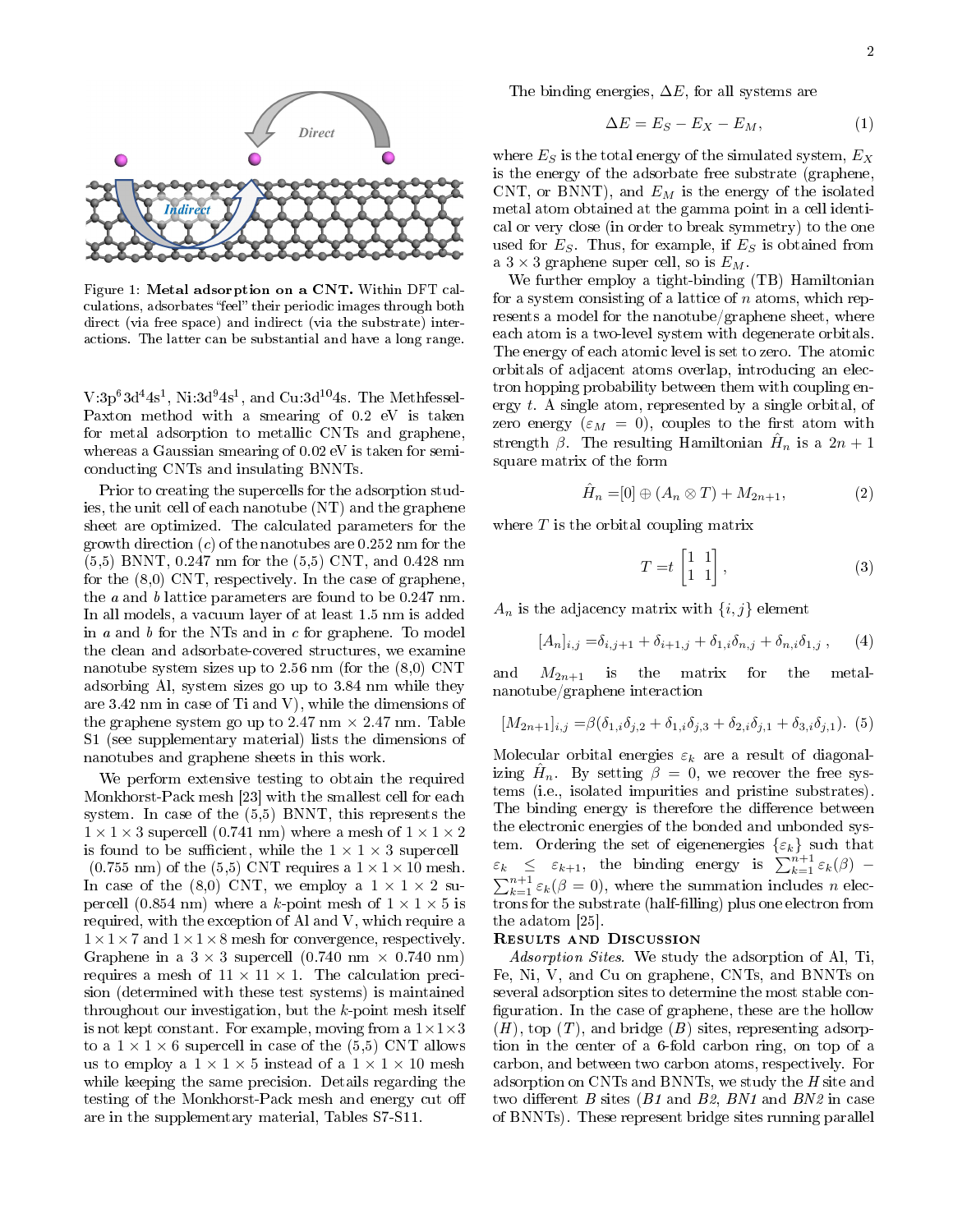to the growth direction  $(B1 \, / \, BM1)$  and a neighboring bridge site  $(B2 \mid BN2)$  at an angle of 60 $\degree$  to the former with respect to the (8,0) CNT. For the (5,5) CNTs (BNNTs) the B1 (BN1) site represents those running perpendicular to the growth direction of the NT with the B2 (BN2) site neighboring the former at an angle of 60◦ . Our calculations show that, irrespective of the system size, the preferred adsorption site remains the same. However, we do note small changes in the metal-carbon or metal-boron/nitrogen bond length upon an increase in system size. The adsorption sites are presented in Table S2 (in the supplementary material) and compare well with those of earlier investigations [3, 5, 16].

General Considerations. In the following, we show and discuss the changes in binding energy upon an increase in system size, as well as the effect of the isolated atom and inter-layer spacing (vacuum gap). In this regard, the energy of the free atom  $E_M$ , which might appear trivial, can have a signicant impact on the binding strength. While using the identical cell size for the isolated atom and the adsorbed atom is a standard protocol, we examine its effect since it is often unclear whether this protocol is employed. In many calculations, the adsorbate, a single metal atom in our case, is simply placed in a 1 nm  $\times$  1 nm  $\times$  1 nm cell, or a small variation of this to break the cubic symmetry. Not breaking the cubic symmetry of the cell can lead to an incorrect estimation of the ground state, as observed for Ni in our case. In our calculations, placing the metal atoms in the respective cells from the actual adsorption study leads to errors in the ground state of several tenths of an electron volt for Al, Ti, and V. In addition to this, one also needs to consider the lateral separation of adatoms in the  $E_X$ term in Eq. (1). Employing a  $4 \times 4$  supercell of graphene (roughly, 1 nm  $\times$  1 nm) with a 1 nm and 2 nm vacuum layer separation yields a difference in energy of  $0.4 \text{ eV}$ for Fe adsorbing on the  $T$  site, whereas all other metals show a difference of less than  $0.05$  eV. This example illustrates the effect of the layer spacing on the binding energy. While adsorption at the  $T$  site results in a difference of 0.4 eV, the adsorption at the  $H$  site (which is still the most stable site) results in a difference of less than 0.05 eV when going from a 1 nm to a 2 nm layer spacing. The change in energy of the pure, adsorbate free graphene sheets is less than 0.03 eV in case of a 1 nm sheet separation, which is in agreement with earlier results [5].

However, to prevent the interaction with the periodic image, and to obtain a fully converged binding energy, one needs to consider the adsorbate covered system to determine the required cell size, since (i) the adsorbate by itself requires a certain cell size and (ii) the structural and electronic properties of the system will change due to the introduction of the adatom, which can also require the use of larger system cells. In some studies, a finite adsorbate coverage might be of interest. However, to study the adsorption of a single, isolated adsorbate, the system needs to be large enough to prevent the interaction of periodic images, regardless of whether the added atom is adsorbed to the surface or free.

The effect of the free atom (essentially, direct interactions) is clearly seen in Fig. 2, which gives the binding energy versus the NT length or graphene sheet size. Here, the different systems are represented by different colors, whereas the binding energy is shown as squares and triangles. The squares represent the binding energy from the absolute ground state of the free atom (the free atom in a cell large enough to prevent interactions with its periodic image) and the triangles represent results from the free atom in the respective adsorption cell. The latter is at times very small and thus results in signicant interactions of the atom with its periodic image. In case of graphene, this is a stronger effect due to the fact that it is a 2D material, while the NTs are 1D. Thus, the periodic image is 'felt' from the x and y direction in graphene while only in the  $z$  direction in case of the NTs, since one can extend the vacuum gap in the other directions. To provide an additional perspective on these findings, we include a substrate-based version of Fig. 2 in the supplementary material (Fig. S4).

System Size and Metal Type. Examining the trend of binding energy versus system size, Fig. 2, we note the following: (i) that insulating systems are least affected by the system size, whereas metallic systems the (5,5) CNT and graphene, which is turned into a metallic system after metal atom adsorption  $-$  exhibit the largest changes in  $\Delta E$ . (ii) We do not achieve full convergence  $\sim$  convergence to within the estimated DFT error of  $0.01$  eV  $[26]$  – of the binding energy for Ti, V, and Fe adsorbing to metallic substrates for system sizes with linear dimension of greater than 2.4 nm. (iii) For adsorption on the semiconducting (8,0) CNT, there is a marginal but steady increase in the binding energy for Al and a decrease for Ti and V up to roughly 2.7 nm. Further increasing the length of the system shows that Al, Ti and V are actually converged at a 2.7 nm length of the (8,0) CNT (not shown in Fig. 2). The observations (i) and (ii), together with the fact that free atom calculations are fully converged for the larger cells (see the overlap of square and triangle data points), indicates that there is a quasi-long range interaction between metal adsorbates and their periodic images. This interaction that proceeds through the substrate is strongest through metallic substrates. We can thus distinguish between direct  $-$  i.e., through free space  $-$  and indirect  $$ i.e., through the substrate  $-$  mechanisms for adsorbateadsorbate interactions 1.

We note that Cu is an exception to observation (i), with a binding energy that changes only as the system size increases from  $\approx 0.8$  nm to  $\approx 1$  nm for the (5,5) CNT and graphene. A possible explanation could stem from the fact that Cu is the only  $d^{10}$  metal in our study and has, together with Ni, the highest electronegativity among the metals we examine. Considering Ni in this respect, it is not surprising that it shows only small changes in  $\Delta E$  for the metallic systems. Ni is a d<sup>9</sup> metal,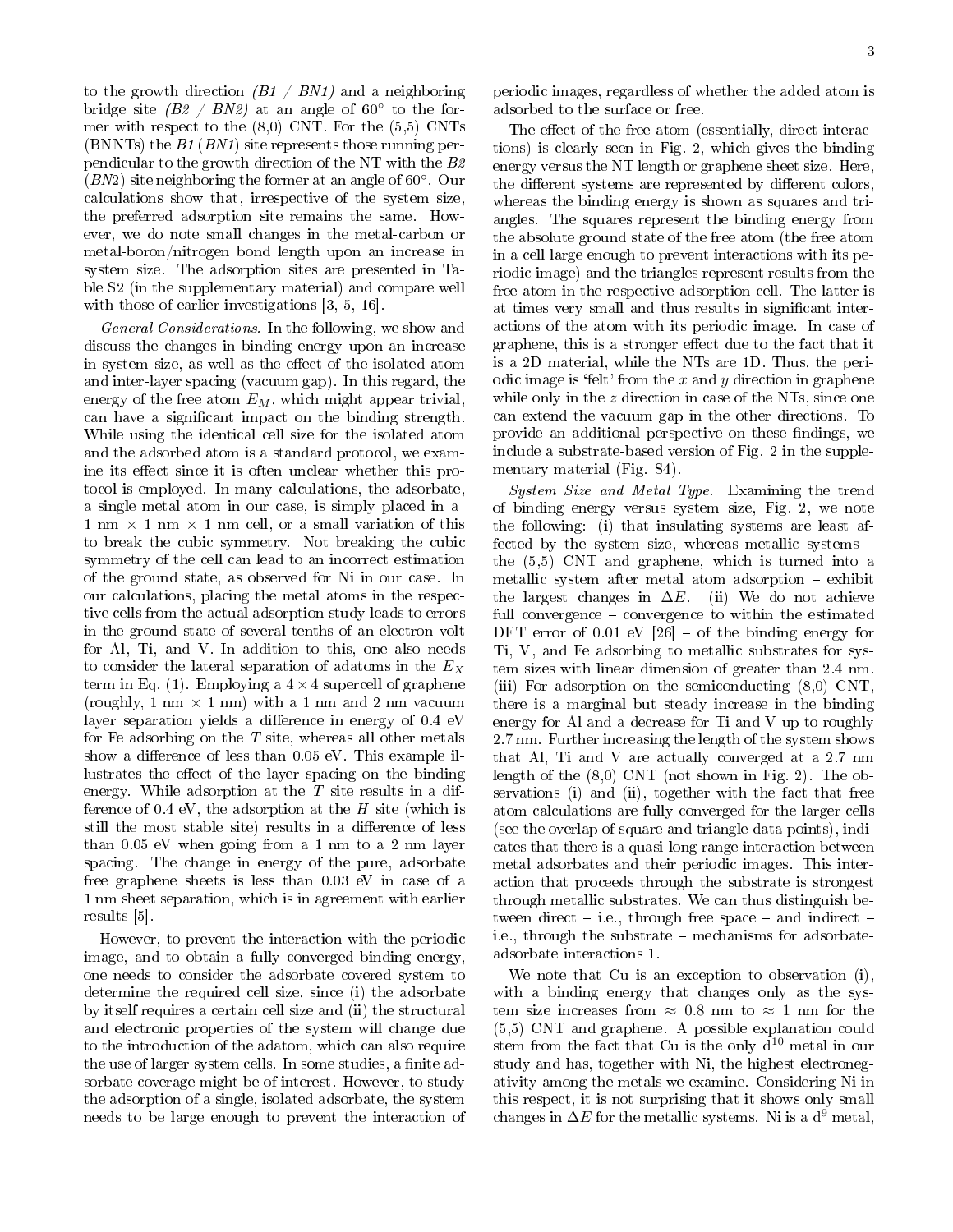

Figure 2: Binding energies versus system size. Here, the blue, purple, green, and red data points represent the insulating (5,5) BNNT, semiconducting (8,0) CNT, zero-point semiconductor graphene, and the metallic (5,5) CNT, respectively. The squares show the results using the absolute ground state energy of the free atoms, whereas the triangles represent the results from the free atom in the respective adsorption size cells. A dotted line indicates fully converged DFT data, whereas dashed lines indicate the extrapolated binding energy (numerical tting to Eq. 8 in case of Al for the (5,5) CNT and graphene) or averaged binding energy over the indicated data points (V, Fe, and Ti for graphene and the (5,5) CNT). In all cases, the shaded area represents the error in the binding energy originating from the DFT calculations. The solid line represents a fit to the scaling form in Eq. (8) from the TB model. In the determination of the fitting parameters, only data points for the longer NT system sizes and larger graphene sheets are considered since Eq. (8) is the asymptotic expression for the binding energy, see supplementary material. We estimate the error variance  $\delta E = +/-\sqrt{{\sigma_{DFT}}^2 + {\sigma^2_{\Delta E_{\infty}}}}$  using the fitting error  $\sigma_{\Delta E_{\infty}}$  (see Table S6 in the see supplementary material for more information). The estimated error in the DFT calculations  $\sigma_{DFT} = 0.01$  eV. In cases that use an average value for the binding energy, the error represents the maximal difference in energy of the data points considered for averaging.

unlike Cu. However, upon adsorption Ni's 4s electron is filling the d-orbitals, while a small portion of its electron density is donated to graphene due to the higher electronegativity of C compared to Ni. Ni's d-orbitals are thus close to, but less than, full occupancy. One can therefore assume a similar behavior with Cu. Indeed, Ni

and Cu show an almost identical behavior for adsorption to the insulating  $(5,5)$  BNNT and semiconducting  $(8,0)$ CNT, and are essentially converged above about 1.5 nm for the metallic systems.

In contrast, Fe, Ti, and V, see Fig. 2d-f, show larger, although still small, fluctuations in binding energy even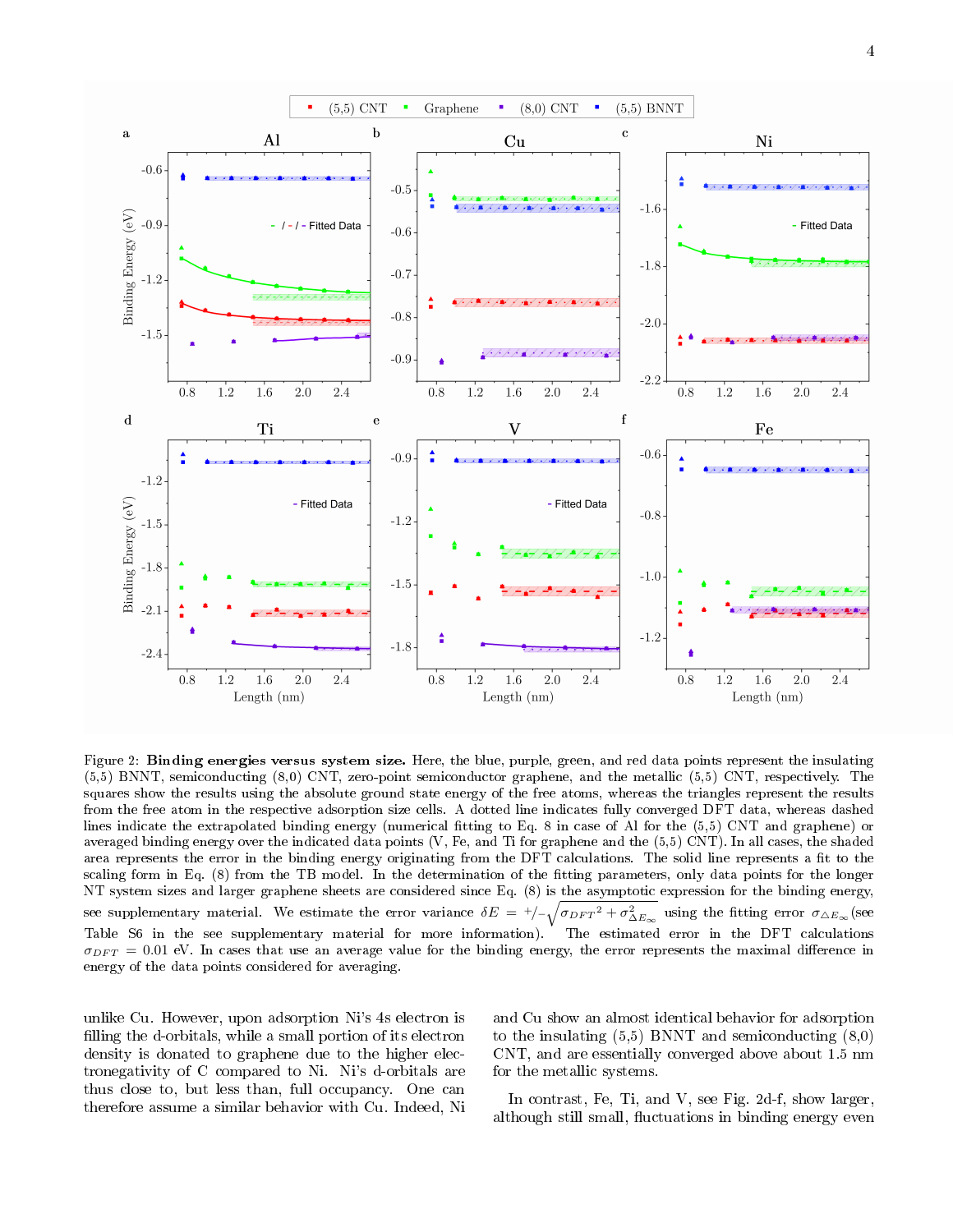

Figure 3: Tight-binding model for metalnanotube/graphene binding energies. (a) A model one-dimensional substrate consisting of a periodic lattice of  $n$  two-level atoms, a nearest neighbor interaction  $t$ , and adsorbate-substrate interaction  $\beta$  to the first atom in the system only. (b) Binding energies versus the system length *n* when the energy gap is zero,  $\beta = 1.2$  eV, and  $t = 1.25$  eV. (c) Binding energies for the same parameters as in (b) but for the system length taking only values  $n = 4k + 6$  (red) and  $n = 4k + 4$  (blue) with k an integer. (d) Binding energies versus *n* with an energy gap  $\triangle$  between the two levels of 0.4 eV (but otherwise the parameters are the same as in (b)), thus giving a representation of an insulating or semiconducting system  $n$ .

at the largest system sizes for the metallic systems. Further increasing the cell dimension to 3 nm, reducing the k-point spacing by a factor of three, employing a gamma point centered grid or eliminating the small aliasing errors in VASP calculations (via sufficiently high settings) all fail to reduce or eliminate these fluctuations and trends. It is likely that these fluctuations represent physical, Friedel-like oscillations, as they appear upon binding to metals and semiconductors. Ti, Fe, and V all have an open 3d shell, whereas Cu and adsorbed Ni are  $d^{10}$  and nearly  $d^{10}$ , respectively, which may be the underlying cause of their different behavior.

We further note the existence of many local minima close to the identified global minimum for large cells of graphene with the adsorption of Cu, Ni, and Fe. In order to identify the most stable adsorption site, a variety of different geometries were tested around where we believe the global minima is situated. This could cause oscillations in binding energies as well. However, upon extensive testing, it seems unlikely to be responsible for the oscillations seen for Fe, but it may be causing the minute deviation of the last data points for Ni and Cu in case of graphene and the (5,5) CNT respectively.

To investigate these fluctuations further, we examine the use of D3 (Grimme) calculations on metal adsorption to the (5,5) CNT. Although the absolute binding energies are different, the overall trend and fluctuations remain the same, see Fig. S6 in the supplementary material for more details.

Next, we examine the tight-binding model of Fig. 3a. This particular model has no direct adsorbate-adsorbate interaction and thus allows us to examine solely the effect of indirect interactions. The size of the system is proportional to the number  $n$  of atoms in the system. Figure 3b,c shows that the binding energies converge for large system sizes, following an oscillatory pattern. Convergence is faster when there is an energy gap, as seen in Fig. 3d, where it is also seen that the oscillations are more effectively damped. The latter behavior is qualitatively similar to much of the oscillatory behavior seen in the DFT calculations. Moreover, how the system size is increased can lead to a monotonic increase  $(n = 4k + 4)$ with k an integer) or decrease  $(n = 4k + 6)$  towards the asymptotic (isolated impurity) limit. Thus, the range of behavior given by DFT indicates intrinsic, physical behavior and not something particular to the method of calculation.

For the tight-binding model in Fig. 3a, we can provide an analytic estimate for the convergence with the cell length. From the exact energy eigenvalues and eigenstates for the unbound system and taking the coupling strength  $\beta$  as the perturbation parameter, the binding energy versus  $n$  is

$$
\Delta E = \left(\frac{\beta^2}{t} - \frac{\beta^4}{8t^3}\right) \times I_n,\tag{6}
$$

up to 4<sup>th</sup> order in  $\beta$ . In Eq. (6), the term  $I_n$  carries the length dependence and is explicitly given by

$$
I_n = \frac{1}{n} \sum_{k \ge n/4}^{3n/4} \cos(2\pi k/n), \qquad (7)
$$

where we use the fact that the Fermi level is at half filling [27]. The quantity  $I_n$  has the form of a Riemann sum, and converges to  $-1/\pi$ , as n goes to infinity. As a result,  $\Delta E$  reaches the asymptotic value as some power of  $1/n$  [24]. Since the linear dimension L of the system is proportional to n, the binding energy  $\Delta E$  decays as

$$
\Delta E(L) = \Delta E(\infty) + \frac{B}{L^2}, L \to \infty \tag{8}
$$

where  $B$  is a coefficient that depends on the specific function in the Riemann sum (for more details see the supplemental material). This coefficient can be both positive or negative (see Fig. 3c) and can also oscillate (but remain bounded so that the asymptotic decay is  $1/L^2$  but oscillatory). We emphasize that Eq. (8) describes the asymptotic decay to the limit binding energy  $\Delta E(\infty)$ and the exact dependence on  $L$  for smaller cells might be different.

This decay and other tight-binding results are in qualitative agreement with the DFT results. Both show that (i) a larger sheet or longer NT is required to obtain a converged binding energy in case of a metallic system, see the respective graphene and (5,5) CNT (green and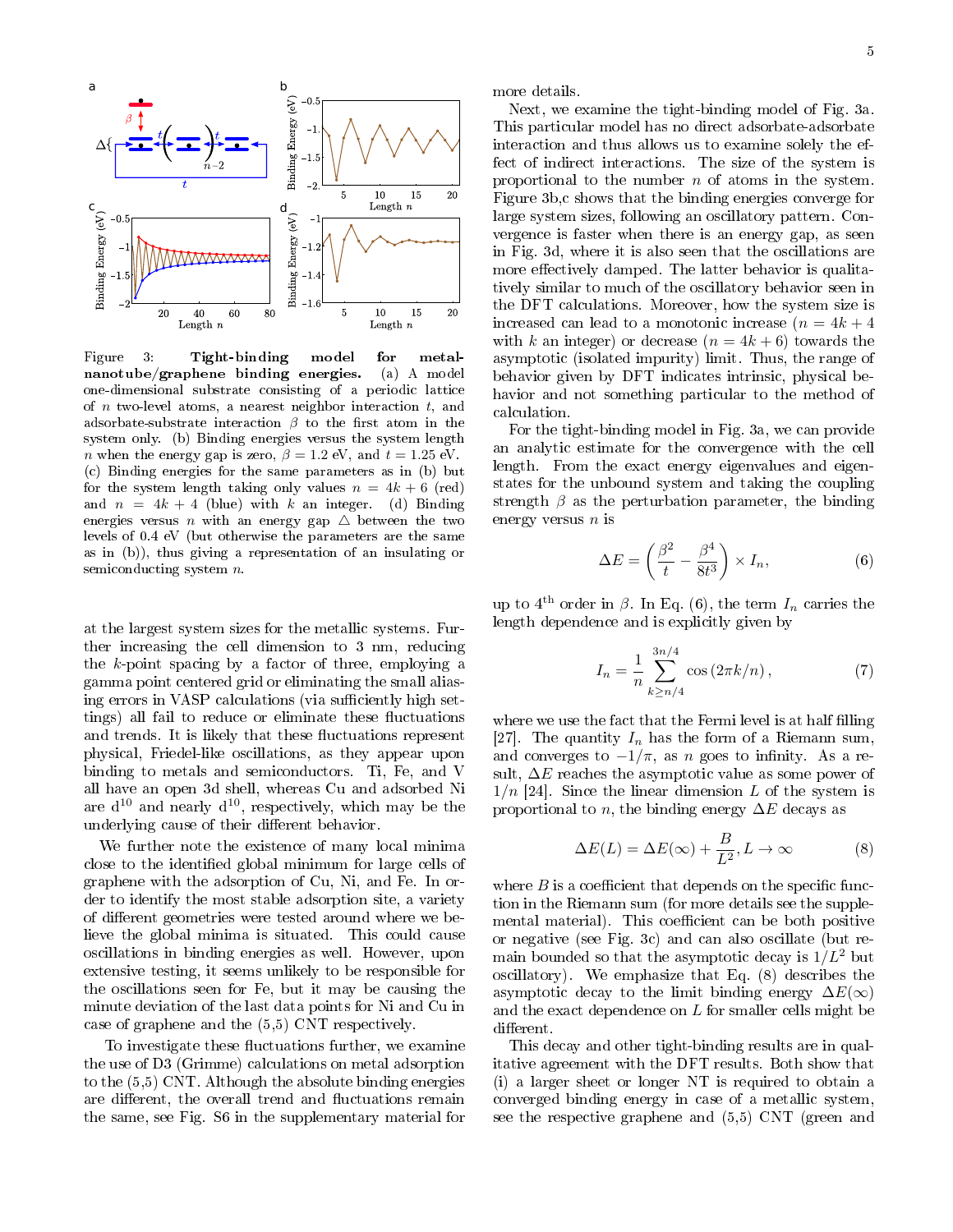red data points, respectively) systems of Al, Cu, and Ni in Fig. 2 a-c in comparison to Fig. 3c. (ii) Systems with a band gap converge faster than their metallic counterparts, see the (8,0) CNT (purple data points) and (5,5) BNNT (blue data points) semiconducting and insulating systems versus the metallic graphene and (5,5) CNT systems (green and red data points, respectively) in Fig. 2 in comparison to Fig. 3b versus 3d. (iii) The tightbinding model shows fluctuations in the binding energy for metallic systems, see Fig. 3b and c, even at a larger system size which we also note in case of graphene and the (5,5) CNT for the open shell systems of Fe, Ti, and V, see Fig. 2d-f. Thus, we provide evidence that the fluctuation noted for Ti, V, and Fe are real and do not stem from particular choices of DFT parameters or methods.

In addition, the decay form, Eq. (8), gives a method to scale finite-size results and extrapolate to the isolated impurity limit. For example, Fig.  $2a$  shows Eq.  $(8)$  fit to the binding energy decay for Al on the (5,5) CNT and graphene (solid red and green lines respectively), along with the value of  $\Delta E(\infty)$  and error bars from the respective DFT calculations. In principle, it is possible to employ Eq. (8) for all DFT results, including the oscillatory behavior. However, the accessible range of length scales due to computational resources and the estimated error in DFT make fitting oscillatory  $B$  error-prone. There are not enough data points, and even if there were, the decay would put the value at finite  $L$  to within the error of our DFT calculations (0.01 eV). We thus separate the DFT results into three classes, ones with monotonic decay (Al on the  $(5,5)$  CNT, graphene, and the  $(8,0)$  CNT. as well as Ti and V on the (8,0) CNT), ones with rapid convergence [Cu and Ni; and all metals on BNNTs], and those with oscillatory behavior (Ti, V, and Fe on the (5,5) CNTs and graphene). The first two classes can make use of the scaling form, although the second class does not need it since the result is effectively  $\Delta E(\infty)$ , except for the smallest cell sizes considered. Error bars for the cases are defined in terms of the fit errors. For the third class, we propose a heuristic method: take a range of the largest cell sizes accessible (in our case, cells from 1 nm or 1.5 nm to 2.7 nm), compute the average  $\Delta E$  within that range, which averages over some of the oscillations, and use the standard deviation to quantify the error. The isolated impurity binding energies for all metals and systems is

- [1] A. J. M. Giesbers, K. Uhlí°ová, M. Kone£ný, E. C. Peters, M. Burghard, J. Aarts, and C. F. J. Flipse, Phys. Rev. Lett. **111**, 166101 (2013).
- [2] X. Hong, K. Zou, B. Wang, S.-H. Cheng, and J. Zhu, Phys. Rev. Lett. 108, 226602 (2012).
- [3] I. A. Pa²ti, A. Jovanovi¢, A. S. Dobrota, S. V. Mentus, B. Johansson, and N. V. Skorodumova, Appl. Surf. Sci. 436, 433 (2018).
- [4] N. Dimakis, F. A. Flor, A. Salgado, K. Adjibi, S. Vargas, and J. Saenz, Appl. Surf. Sci. 421, 252 (2017).

shown in Table S3 (see supplementary material).

## **CONCLUSION**

Our results yield the magnitude of direct and indirect interactions for metal atom adsorption on common substrates (graphene and metallic, semiconducting, and insulating NTs). The factors that influence the strength of these interactions and/or the computed binding strengths are (i) the nature of the substrate (metallic, semiconducting or insulating), (ii) the closed or open shell structure of the metal, (iii) the method of computing the isolated atom energies, and (iv) the size of the simulation cell (both in the direction(s) of the substrate and any vacuum gap between structures). Insulating systems generally require the smallest simulation sizes followed by semi-conducting and metallic systems. Open shell systems, such as Fe, V, and Ti, do not fully converge, but rather show a fluctuating  $-$  but decaying  $-$  binding energy at larger simulation cell sizes. We derive a scaling relation that permits the extrapolation of smaller simulation cell results out to the infinite simulation cell limit (i.e., a fully isolated impurity). This enables a more effective calculation of binding in slowly converging systems, such as Al on graphene and the (5,5) CNT. Overall, this scaling relation and a simple heuristic for oscillatory systems yields a framework for determining binding energies and providing error estimates.

## Supplementary Material

See supplementary material for the convergence tests, the D3 versus D2 results, a detailed derivation of Eq. (8), the binding energies from 1D-tight binding models, and the criteria for the numerical fittings.

# Acknowledgments

#### Acknowledgments

We thank J. Elenewski and S. Sahu for helpful discussions. C. R. and M. A. O. acknowledge the support under the Cooperative Research Agreement between the University of Maryland and the National Institute of Standards and Technology Physical Measurements Laboratory, Award 70NANB14H209, through the University of Maryland.

- [5] M. Manadé, F. Viñes, and F. Illas, Carbon 95, 525 (2015).
- [6] B. F. Habenicht, D. Teng, L. Semidey-Flecha, D. S. Sholl, and Y. Xu, Top. Catal. 57, 69 (2014).
- [7] X. Liu, C. Z. Wang, M. Hupalo, W. C. Lu, M. C. Tringides, Y. X. Yao, and K. M. Ho, Phys. Chem. Chem. Phys. 14, 9157 (2012).
- [8] H. Zhang, C. Lazo, S. Blügel, S. Heinze, and Y. Mokrousov, Phys. Rev. Lett. 108, 056802 (2012).
- [9] K. Nakada and A. Ishii, Solid State Commun. 151, 13